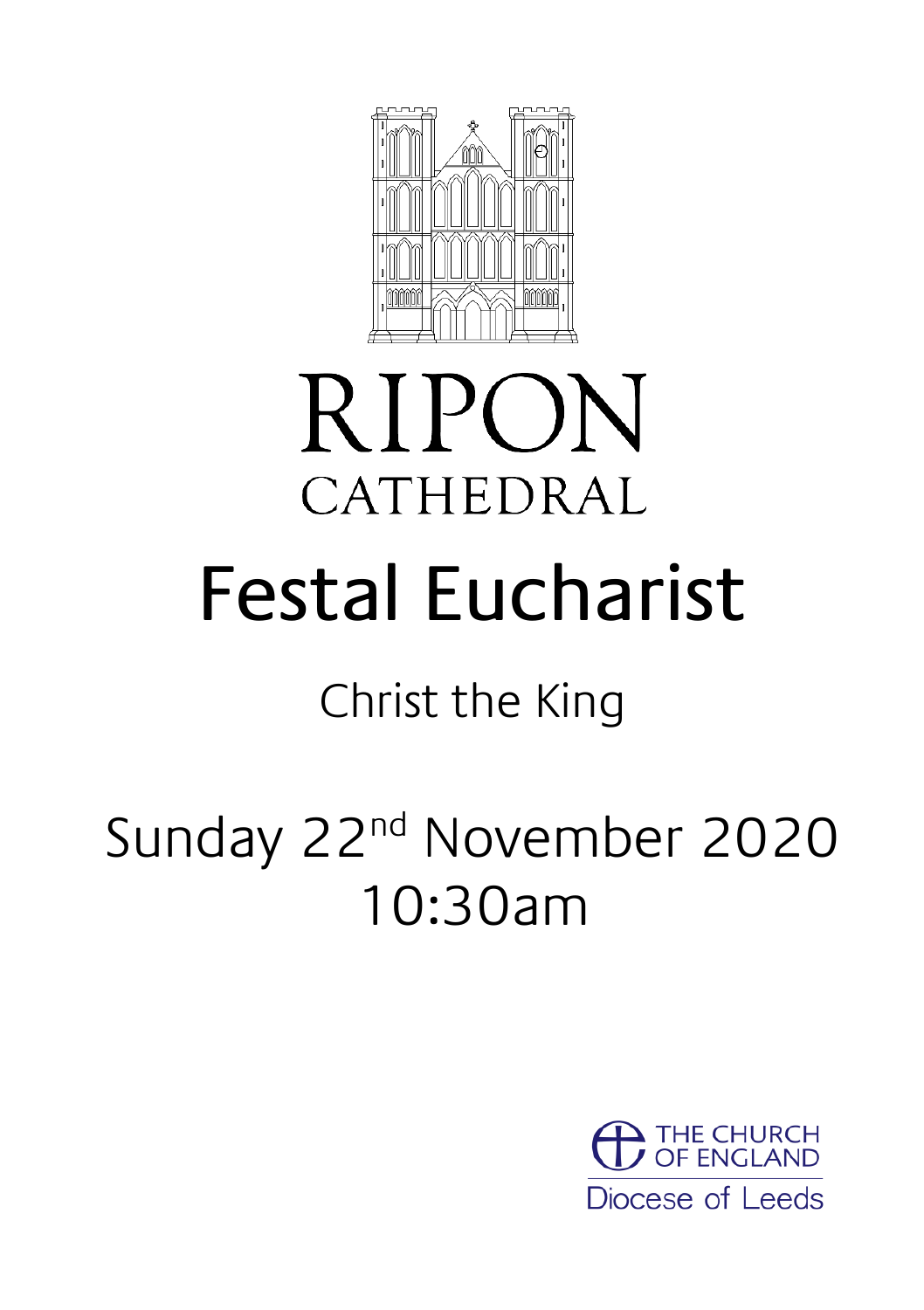#### **Welcome to the Cathedral**

Welcome to this online service streamed from Ripon Cathedral. Christian worship has taken place on the site of the Cathedral since St Wilfrid founded the Cathedral in 672 AD. The Cathedral Crypt is the oldest part of any English Cathedral and regular prayer has taken place there for almost 1350 years.

Built on the firm foundation of that heritage, the Cathedral today continues to proclaim the Christian faith, with daily prayer and active service in Jesus' name.

If you would like to find out more about how the cathedral community is seeking to grow God's Kingdom in this 21<sup>st</sup> century, please visit our website. Regular updates of all that we are involved in and our worship are posted on our Facebook page and we tweet regularly using "@riponcathedral".

#### **Welcome to this Service**

We welcome you to this act of worship. Whatever has brought you here today, we trust that you will find yourself more aware of God through the words, prayers and music.

The annual cycle of the Church's year now ends with the Feast of Christ the King. The year that begins with the hope of the coming Messiah ends with the proclamation of his universal sovereignty. The ascension of Christ has revealed him to be Lord of earth and heaven, and final judgement is one of his proper kingly purposes. The Feast of Christ the King returns us to the Advent theme of judgement, with which the cycle once more begins.

#### **About This Service**

The President is Canon Michael Gisbourne, Canon Precentor.

The Preacher is Rev Caitlin Carmichael-Davies, Cathedral curate.

The service is sung by the Ruth Sladden, one of the Cathedral Lay Clerks and the Mass setting is the Plainsong Missa de angelis.

The flower display is kindly provided by the Ripon Cathedral flower guild.

#### **Giving to support the work of the Cathedral**

As no collection is taken in this virtual service, if you would like to make a donation to the Cathedral you can do so with a bank transfer using the following details.

#### **Account Name:** Ripon Cathedral PCC Fund **Sort Code:** 05 07 17 **Account Number:** 35697334

Common Worship: Services and Prayers for the Church of England, material from which is included in this service, is copyright © The Archbishops' Council. All hymns covered by the Christian Copyright Licensing have been reproduced under CCL Licence no 97098.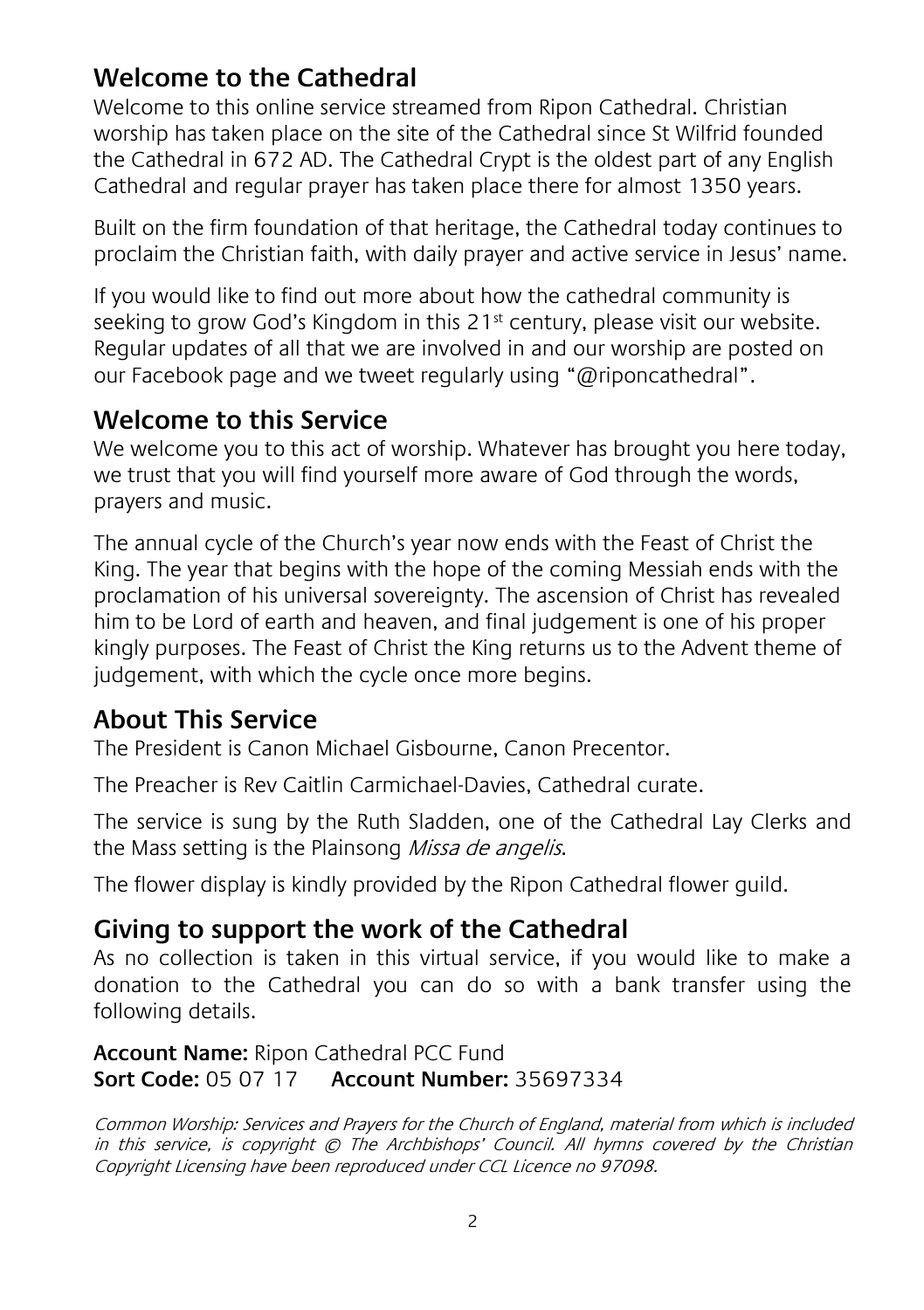## **The Gathering**

**Hymn**

Alleluya, sing to Jesus, his the sceptre, his the throne; Alleluya, his the triumph, his the victory alone: Hark the songs of peaceful Sion thunder like a mighty flood; Jesus, out of every nation, hath redeemed us by his blood.

Alleluia, King eternal, thee the Lord of lords we own; alleluia, born of Mary, earth thy footstool, heaven thy throne: thou within the veil hast entered, robed in flesh, our great High Priest; thou on earth both Priest and Victim in the Eucharistic Feast. NEH 271 Words: W Chatterton Dix 1837-98 Music: HYFRYDOL Richard Huw Prichard 1811-87

#### **The Greeting**

| President<br>All | In the name of the Father, and of the Son,<br>and of the Holy Spirit<br>Amen.                                                                                                                                                                                                                                |
|------------------|--------------------------------------------------------------------------------------------------------------------------------------------------------------------------------------------------------------------------------------------------------------------------------------------------------------|
| President<br>All | Grace, mercy and peace from God our Father<br>and the Lord Jesus Christ be with you.<br>and also with you.                                                                                                                                                                                                   |
|                  | <b>Prayer of Preparation</b>                                                                                                                                                                                                                                                                                 |
| All              | Almighty God,<br>to whom all hearts are open,<br>all desires known.<br>and from whom no secrets are hidden;<br>cleanse the thoughts of our hearts<br>by the inspiration of your Holy Spirit,<br>that we may perfectly love you,<br>and worthily magnify your holy name;<br>through Christ our Lord.<br>Amen. |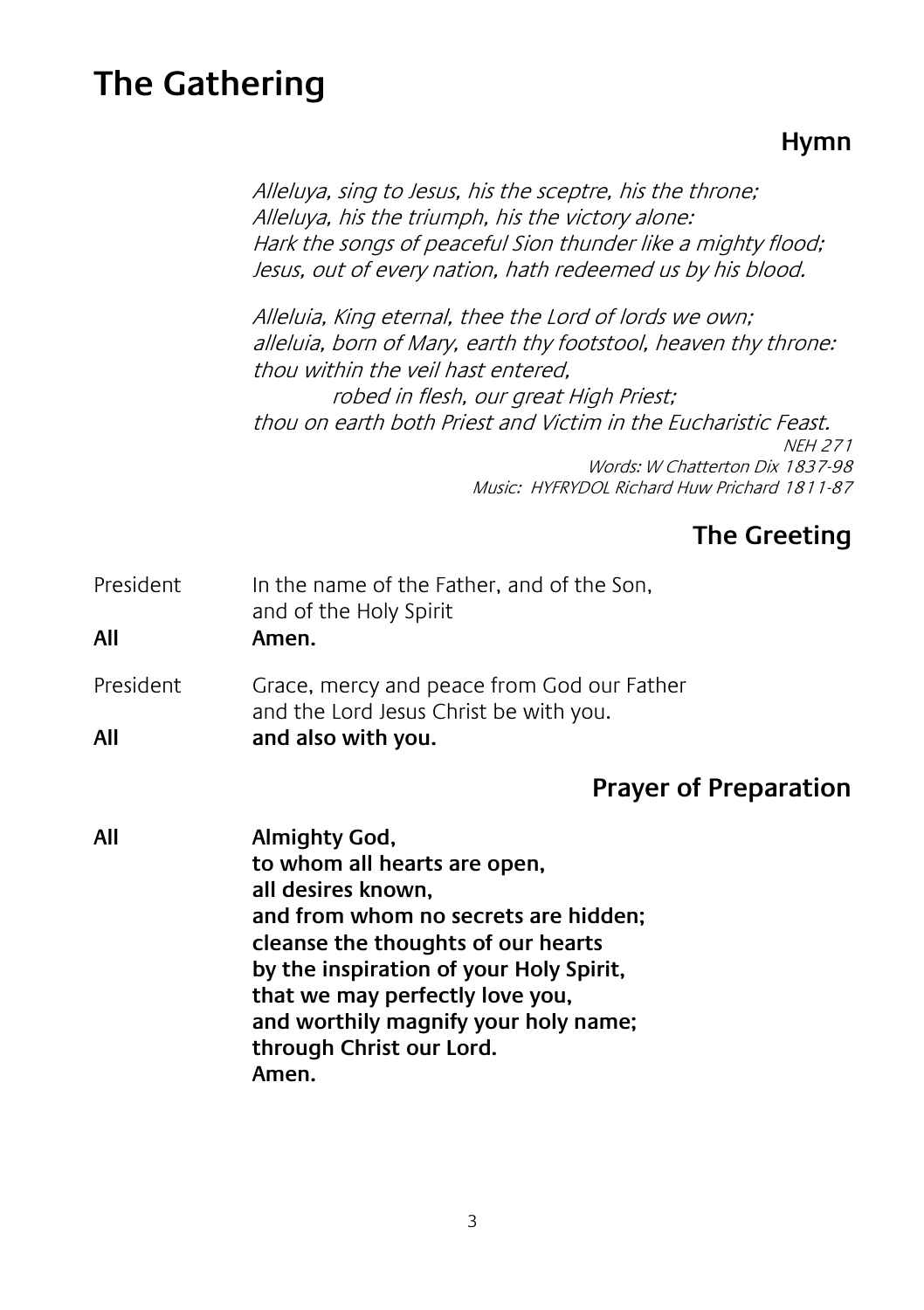#### **Prayer of Penitence**

| President        | Jesus says,<br>'Repent, for the kingdom of heaven is close at hand.'<br>So let us turn away from sin and turn to Christ,<br>confessing our sins in penitence and faith.                                                                                                                                                                    |                   |
|------------------|--------------------------------------------------------------------------------------------------------------------------------------------------------------------------------------------------------------------------------------------------------------------------------------------------------------------------------------------|-------------------|
| All              | Lord God,<br>we have sinned against you;<br>we have done evil in your sight.<br>We are sorry and repent.<br>Have mercy on us according to your love.<br>Wash away our wrongdoing and cleanse us from our sin.<br>Renew a right spirit within us<br>and restore us to the joy of your salvation,<br>through Jesus Christ our Lord.<br>Amen. | cf Matthew 4.17   |
|                  |                                                                                                                                                                                                                                                                                                                                            | <b>Absolution</b> |
| President<br>All | The God of love and power<br>forgive you and free you from your sins,<br>heal and strengthen you by his Spirit,<br>and raise you to new life in Christ our Lord.<br>Amen.                                                                                                                                                                  |                   |

#### **Gloria in excelsis**

Gloria in excelsis Deo. Et in terra pax hominibus, bonae voluntatis. Laudamus te, benedicimus te, Adoramus te, glorificamus te. Gratias agimus tibi propter magnam gloriam tuam.

Domine Deus, Rex coelestis, Deus Pater omnipotens. Domine Fili unigenite Jesu Christe. Domine Deus, Agnus Dei, Qui tollis peccata mundi, Miserere nobis. Qui sedes ad dexteram Patris, Suscipe deprecationem nostram.

Glory to God in the highest, and peace to his people on earth. Lord God, heavenly King, almighty God and Father, we worship you, we give you thanks, we praise you for your glory.

Lord Jesus Christ, only Son of the Father, Lord God, Lamb of God, you take away the sin of the world: have mercy on us. You are seated at the right the Father: receive our prayer.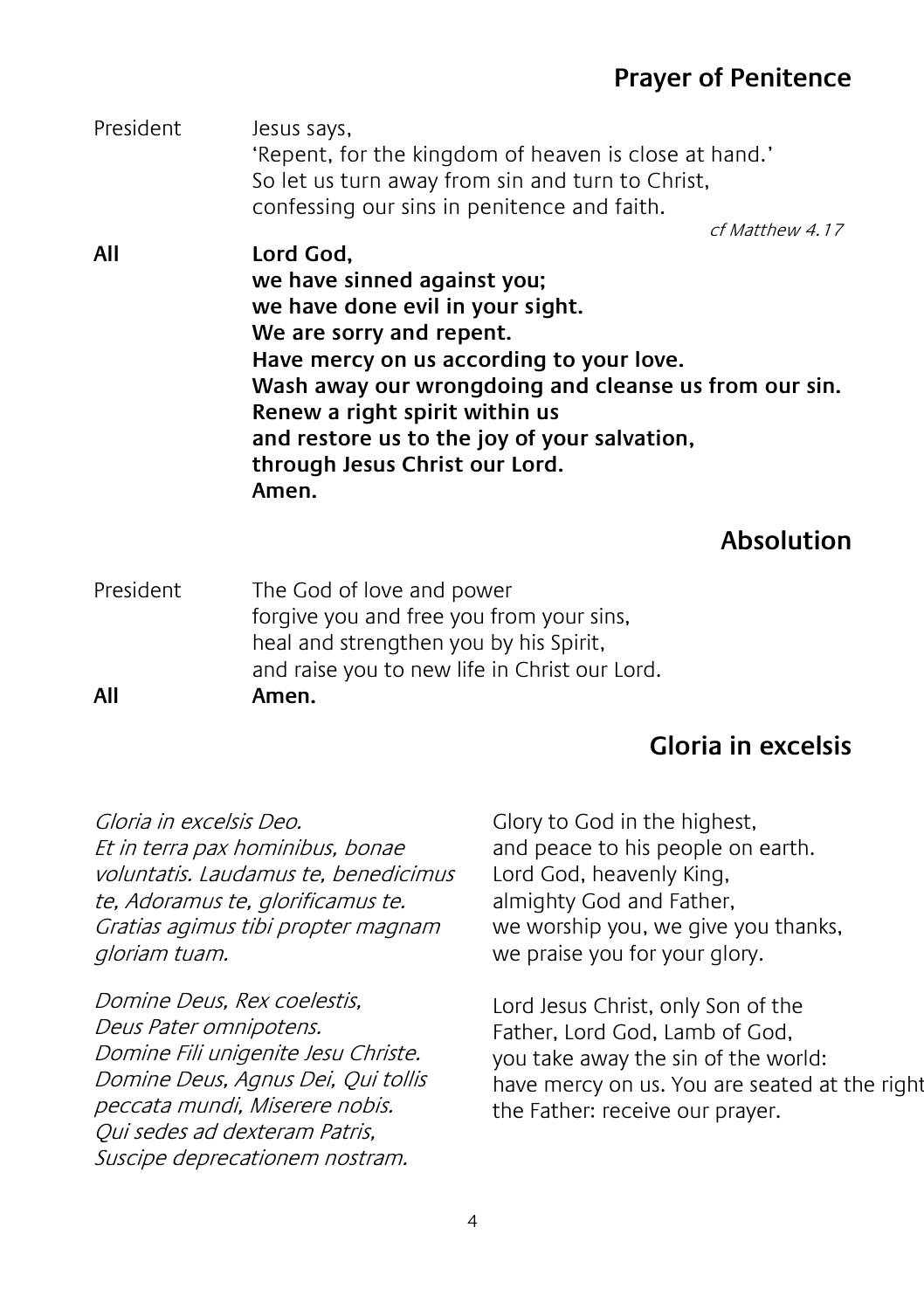Quoniam tu solus Sanctus, tu solus Dominus, tu solus Altissimus, Jesu Christe. Cum sancto spiritu in Gloria Dei Patris. Amen.

For you alone are the Holy One, you alone are the Lord. You alone are the Most High, Jesus Christ, with the Holy Spirit, in the glory of God the Father. Amen.

#### **The Collect**

President Let us pray Eternal Father, whose Son Jesus Christ ascended to the throne of heaven that he might rule over all things as Lord and King: keep the Church in the unity of the Spirit and in the bond of peace, and bring the whole created order to worship at his feet; who is alive and reigns with you, in the unity of the Spirit one God, now and for ever. **All Amen.**

### **The Liturgy of the Word**

#### **First reading**

A reading from the book of the prophet Ezekiel.

Thus says the Lord GOD: I myself will search for my sheep, and will seek them out. As shepherds seek out their flocks when they are among their scattered sheep, so I will seek out my sheep. I will rescue them from all the places to which they have been scattered on a day of clouds and thick darkness. I will bring them out from the peoples and gather them from the countries, and will bring them into their own land; and I will feed them on the mountains of Israel, by the watercourses, and in all the inhabited parts of the land. I will feed them with good pasture, and the mountain heights of Israel shall be their pasture; there they shall lie down in good grazing land, and they shall feed on rich pasture on the mountains of Israel. I myself will be the shepherd of my sheep, and I will make them lie down, says the Lord GOD. I will seek the lost, and I will bring back the strayed, and I will bind up the injured, and I will strengthen the weak, but the fat and the strong I will destroy. I will feed them with justice. Therefore, thus says the Lord GOD to them: I myself will judge between the fat sheep and the lean sheep. Because you pushed with flank and shoulder, and butted at all the weak animals with your horns until you scattered them far and wide, I will save my flock, and they shall no longer be ravaged; and I will judge between sheep and sheep. I will set up over them one shepherd, my servant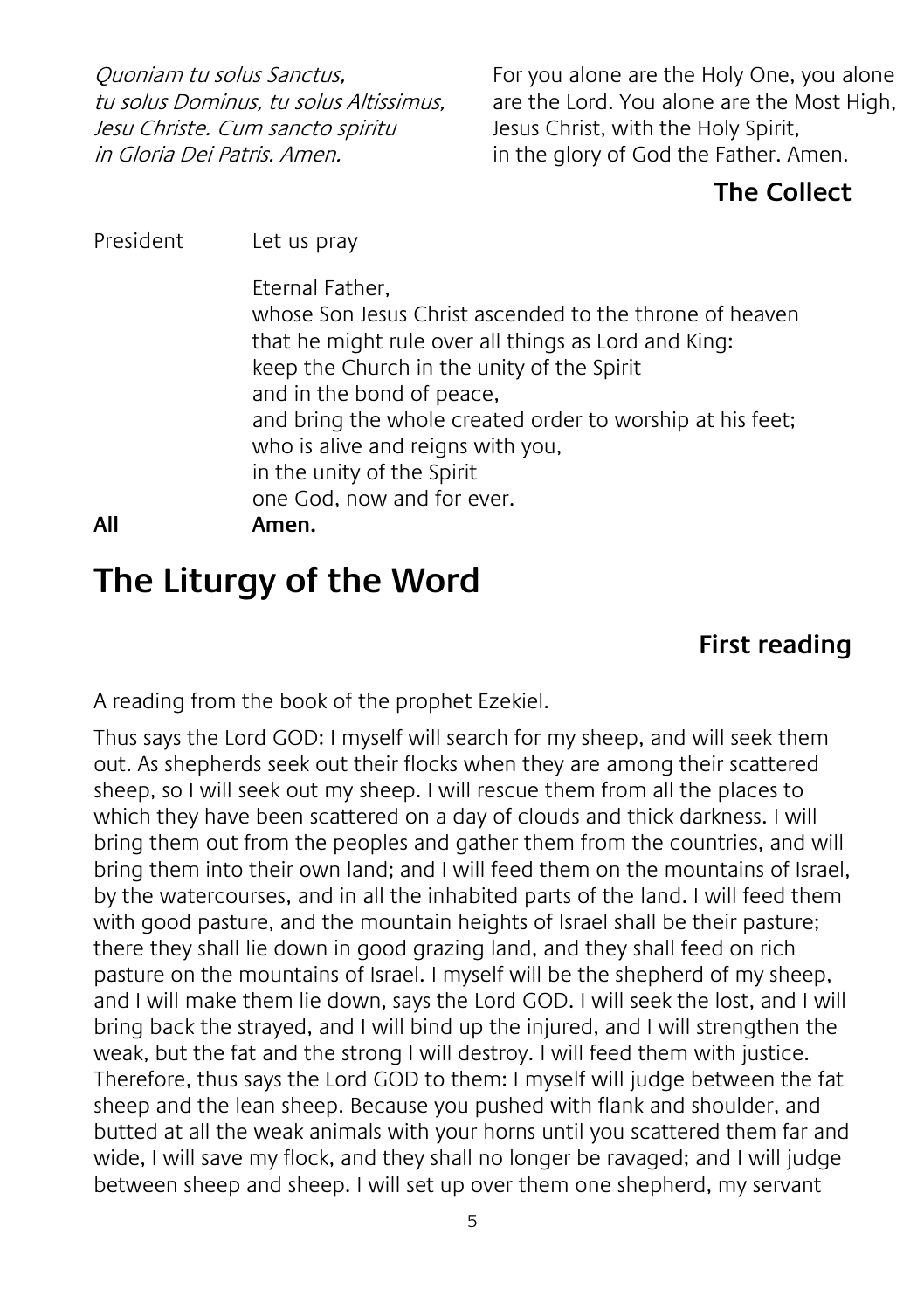David, and he shall feed them: he shall feed them and be their shepherd. And I, the LORD, will be their God, and my servant David shall be prince among them; I, the LORD, have spoken.

(Ezekiel 34.11–16, 20–24)

This is the word of the Lord. **All Thanks be to God.**

An organ fanfare heralds the Gospel.

#### **The Gospel**

Gospel Reader Hear the Gospel of our Lord Jesus Christ according to Matthew. **All Glory to you, O Lord**.

Jesus said to his disciples: 'When the Son of Man comes in his glory, and all the angels with him, then he will sit on the throne of his glory. All the nations will be gathered before him, and he will separate people one from another as a shepherd separates the sheep from the goats, and he will put the sheep at his right hand and the goats at the left. Then the king will say to those at his right hand, "Come, you that are blessed by my Father, inherit the kingdom prepared for you from the foundation of the world; for I was hungry and you gave me food, I was thirsty and you gave me something to drink, I was a stranger and you welcomed me, I was naked and you gave me clothing, I was sick and you took care of me, I was in prison and you visited me." Then the righteous will answer him, "Lord, when was it that we saw you hungry and gave you food, or thirsty and gave you something to drink? And when was it that we saw you a stranger and welcomed you, or naked and gave you clothing? And when was it that we saw you sick or in prison and visited you?" And the king will answer them, "Truly I tell you, just as you did it to one of the least of these who are members of my family, you did it to me." Then he will say to those at his left hand, "You that are accursed, depart from me into the eternal fire prepared for the devil and his angels; for I was hungry and you gave me no food, I was thirsty and you gave me nothing to drink, I was a stranger and you did not welcome me, naked and you did not give me clothing, sick and in prison and you did not visit me." Then they also will answer, "Lord, when was it that we saw you hungry or thirsty or a stranger or naked or sick or in prison, and did not take care of you?" Then he will answer them, "Truly I tell you, just as you did not do it to one of the least of these, you did not do it to me." And these will go away into eternal punishment, but the righteous into eternal life

(Matthew 25.31-46)

Gospel Reader This is the Gospel of the Lord. **All Praise to you, O Christ.**

A short organ fanfare is played.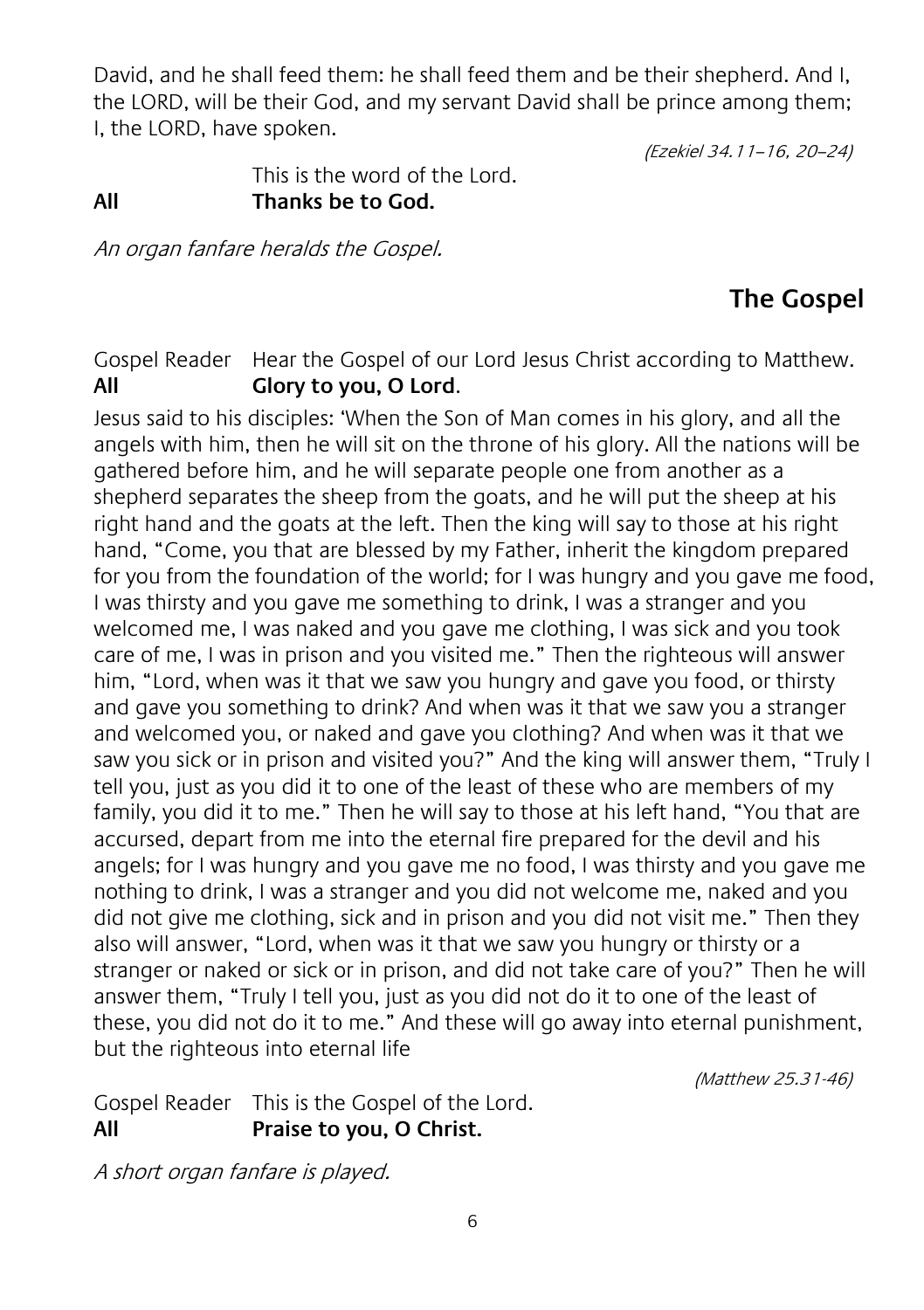#### **The Sermon**

#### **Affirmation of faith**

| President          | Let us affirm, our common faith in Jesus Christ.                                                                                                                                                                            |
|--------------------|-----------------------------------------------------------------------------------------------------------------------------------------------------------------------------------------------------------------------------|
| All                | Do you believe and trust in God the Father,<br>source of all being and life,<br>the one for whom we exist?<br>I believe and trust in him.                                                                                   |
| President<br>All   | Do you believe and trust in God the Son,<br>who took our human nature,<br>died for us and rose again?<br>I believe and trust in him.                                                                                        |
| President<br>All   | Do you believe and trust in God the Holy Spirit,<br>who gives life to the people of God<br>and makes Christ known in the world?<br>I believe and trust in him.                                                              |
| President<br>All   | This is the faith of the Church.<br>This is our faith. We believe and trust in one God,<br>Father. Son and Holy Spirit.                                                                                                     |
|                    | <b>Intercessions</b>                                                                                                                                                                                                        |
| President          | Let us with confidence present our prayers and supplications<br>to the throne of grace.                                                                                                                                     |
| Intercessor<br>All | We pray for all those in positions of power,<br>that they may govern with wisdom and integrity,<br>serving the needs of their people.<br>May your reign come;<br>Lord, hear our prayer.                                     |
| Intercessor<br>All | We pray for the Church, the sign of your reign,<br>that it may extend your welcome to people of every<br>race and background.<br>For Nicholas, and our Diocese of Leeds.<br>May your kingdom come;<br>Lord hear our prayer. |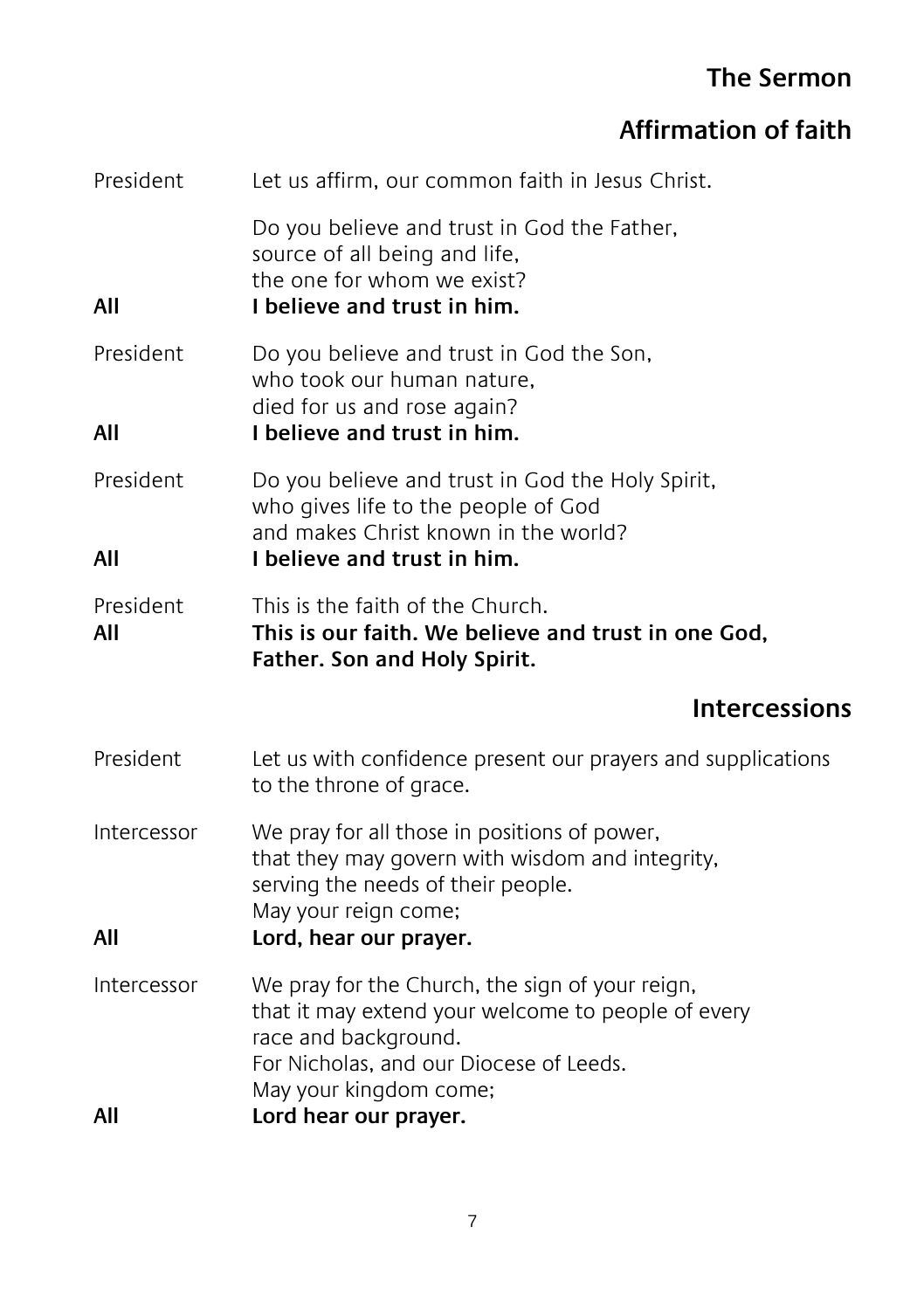| Intercessor<br>All | We pray for Christians of every denomination,<br>that together we may come to understand<br>the royal priesthood you bestowed on us in baptism.<br>May your dominion come;<br>Lord hear our prayer.                                                          |
|--------------------|--------------------------------------------------------------------------------------------------------------------------------------------------------------------------------------------------------------------------------------------------------------|
| Intercessor<br>All | We pray for the sick<br>that they may know Christ's healing touch.<br>May your peace come<br>Lord hear our prayer.                                                                                                                                           |
| Intercessor<br>All | We pray for those who have died<br>that they may share Christ's kingdom.<br>May your life conquer our death<br>Lord hear our prayer.                                                                                                                         |
| Intercessor        | Loving God,<br>you have taught us that the power of the heart<br>is greater than the power of wealth and might.<br>Hear us as we pray for the fulfilment of your reign.<br>We ask this through Jesus Christ our King;<br>to him be glory and power for ever. |
| All                | Amen.                                                                                                                                                                                                                                                        |

# **Liturgy of the Sacrament**

#### **The Peace**

| President | To crown all things there must be love,<br>to bind all together and complete the whole.<br>Let the peace of Christ rule in our hearts. |                    |
|-----------|----------------------------------------------------------------------------------------------------------------------------------------|--------------------|
| All       | The peace of the Lord be always with you<br>and also with you.                                                                         | Colossians 3.14,15 |

#### **Preparation of the Altar**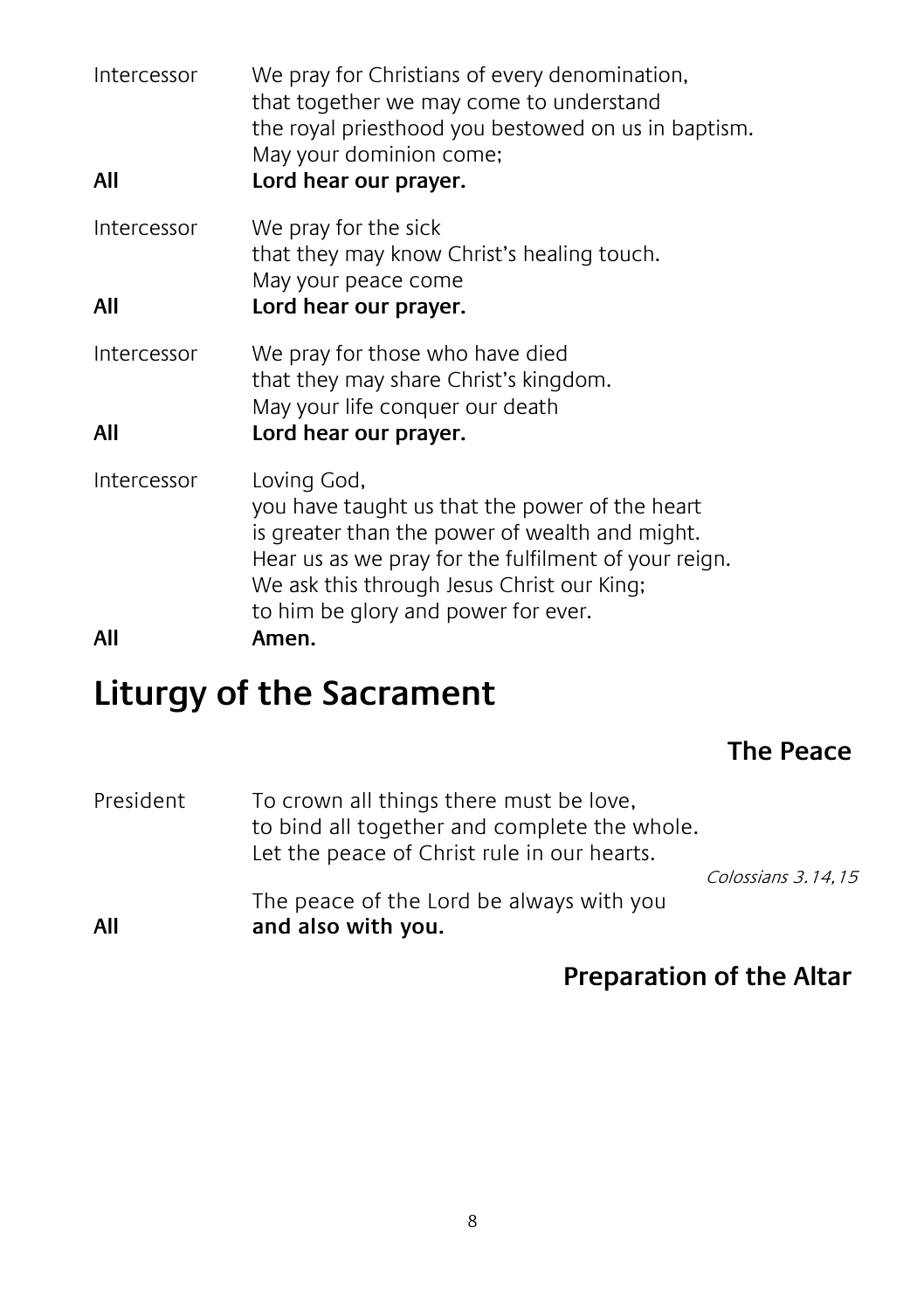#### **Taking of the Bread and Wine**

The following is sung by the cantor as the altar is prepared.

O sing unto the Lord a new song: let the congregation of saints praise him. Let them praise his name in the dance. Let them sing praises unto him with tabret and harp Let the saints be joyful in glory. O sing unto the Lord a new song.

Words: Psalm 149 Music: Noel Rawsthorne (1929-2019)

President To you we come, Father of lights, with angels and saints, where heaven and earth unite. May Jesus meet us in the breaking of the bread. **All Amen.**

#### **The Eucharistic Prayer**

President The Lord be with you **All And also with you.** President Lift up your hearts. **All We lift them to the Lord.** President Let us give thanks to the Lord our God. **All It is right to give thanks and praise.** President It is indeed right, our duty and our joy, always and everywhere to give you thanks, holy Father, almighty and eternal God. For with the oil of gladness you have anointed Christ the Lord, your only Son, to be our great high priest and king of all creation. As priest, he offered himself once for all upon the altar of the cross and redeemed the human race by this perfect sacrifice of peace. As king he claims dominion over all your creatures, that he may bring before your infinite majesty a kingdom of truth and life, a kingdom of holiness and grace, a kingdom of justice, love and peace.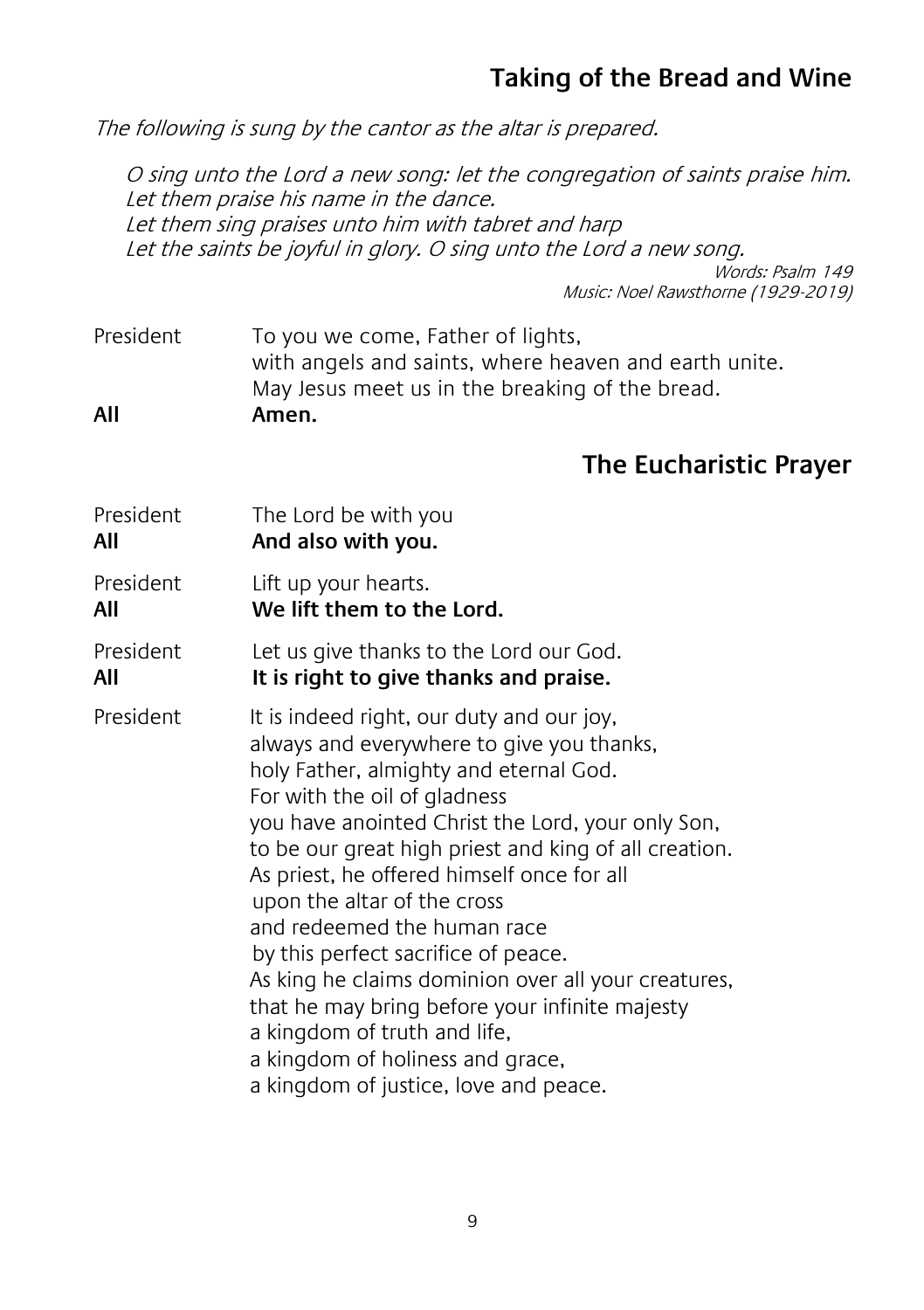And so with angels and archangels and all the heavenly host, we proclaim your glory and join in their unending hymn of praise:

| Sanctus, Sanctus, Sanctus,            | Holy, holy, holy Lord, God of power  |
|---------------------------------------|--------------------------------------|
| Dominus Deus Sabaoth.                 | and might. Heaven and earth are full |
| Pleni sunt coeli et terra gloria tua. | of your glory.                       |
| Hosanna in excelsis.                  | Hosanna in the highest.              |
| Benedictus qui venit in nomine        | Blessed is he who comes in the name  |
| Domini Hosanna in excelsis.           | of the Lord. Hosanna in the highest. |

Lord, you are holy indeed, the source of all holiness; grant that by the power of your Holy Spirit, and according to your holy will, these gifts of bread and wine may be to us the body and blood of our Lord Jesus Christ;

who, in the same night that he was betrayed, took bread and gave you thanks; he broke it and gave it to his disciples, saying: Take, eat; this is my body which is given for you; do this in remembrance of me.

In the same way, after supper he took the cup and gave you thanks; he gave it to them, saying: Drink this, all of you; this is my blood of the new covenant, which is shed for you and for many for the forgiveness of sins. Do this, as often as you drink it, in remembrance of me.

Praise to you Lord Jesus: **All Lord, by your cross and resurrection you have set us free. You are the Saviour of the world.**

> And so, Father, calling to mind his death on the cross, his perfect sacrifice made once for the sins of the whole world; rejoicing in his mighty resurrection and glorious ascension, and looking for his coming in glory, we celebrate this memorial of our redemption. As we offer you this our sacrifice of praise and thanksgiving, we bring before you this bread and this cup and we thank you for counting us worthy to stand in your presence and serve you.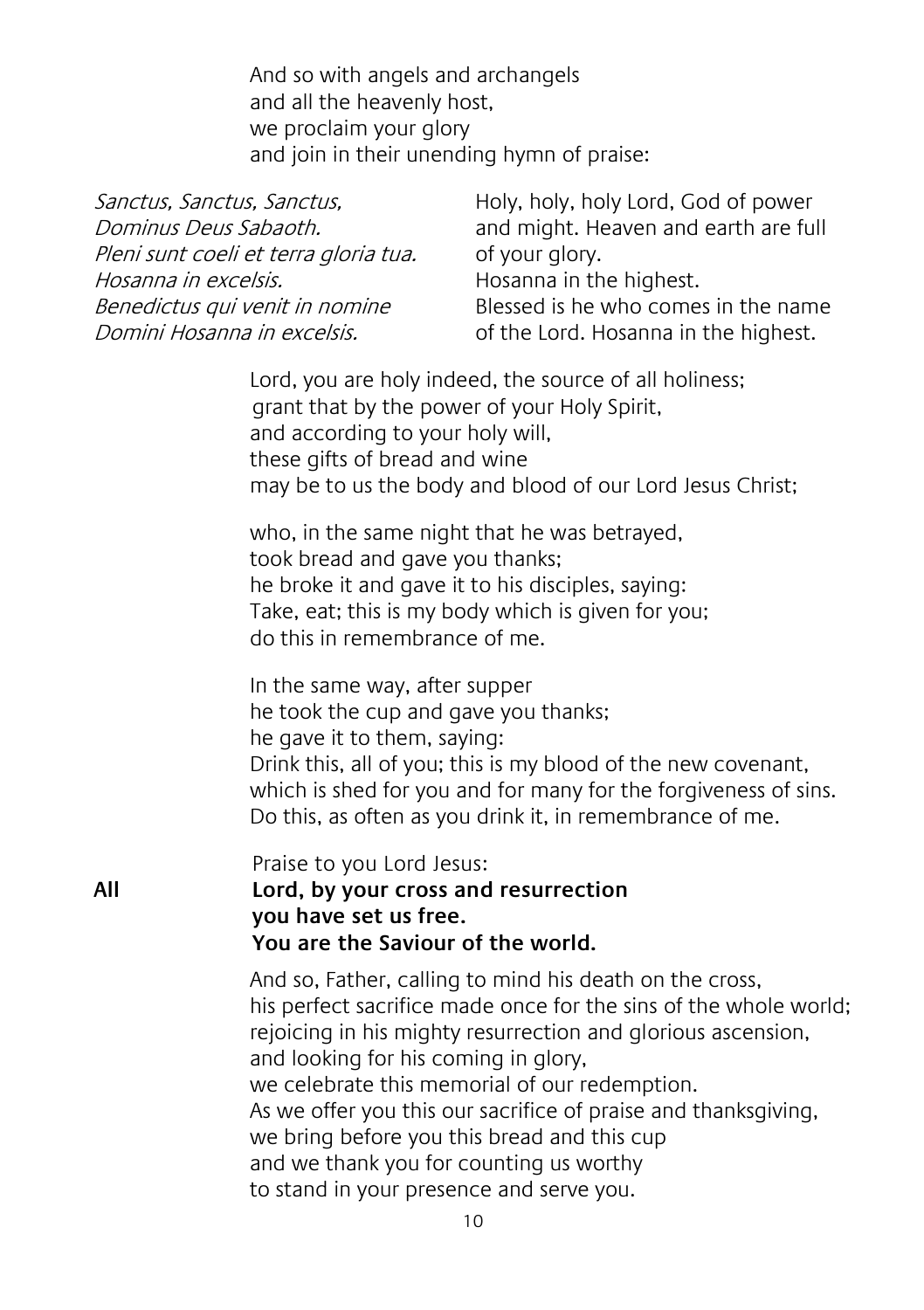| All              | Send the Holy Spirit on your people<br>and gather into one in your kingdom<br>all who share this one bread and one cup,<br>so that we, in the company of the Blessed Virgin Mary,<br>St Peter, St Wilfrid and all the saints,<br>may praise and glorify you for ever,<br>through Jesus Christ our Lord;<br>by whom, and with whom, and in whom,<br>in the unity of the Holy Spirit,<br>all honour and glory be yours, almighty Father, for ever and ever.<br>Amen.<br>The Lord's Prayer |
|------------------|-----------------------------------------------------------------------------------------------------------------------------------------------------------------------------------------------------------------------------------------------------------------------------------------------------------------------------------------------------------------------------------------------------------------------------------------------------------------------------------------|
| <b>President</b> | Let us pray with confidence as our Saviour has taught us:                                                                                                                                                                                                                                                                                                                                                                                                                               |
| All              | Our Father, who art in heaven,<br>hallowed be thy name;<br>thy kingdom come; thy will be done;<br>on earth as it is in heaven.<br>Give us this day our daily bread.<br>And forgive us our trespasses,<br>as we forgive those who trespass against us.<br>And lead us not into temptation;<br>but deliver us from evil.<br>For thine is the kingdom,<br>the power and the glory,<br>for ever and ever. Amen.                                                                             |
|                  | The Breaking of the Bread                                                                                                                                                                                                                                                                                                                                                                                                                                                               |

The President breaks the consecrated bread.

| President<br>All | We break this bread to share in the body of Christ.<br>Though we are many, we are one body,<br>because we all share in one bread. |
|------------------|-----------------------------------------------------------------------------------------------------------------------------------|
| President        | Draw near with faith.<br>Receive the body of our Lord Jesus Christ<br>which he gave for you,                                      |
|                  | Eat in remembrance that he died for you,<br>and feed on him in your hearts<br>by faith with thanksgiving.                         |
|                  | The Body of Christ keep you in eternal life                                                                                       |